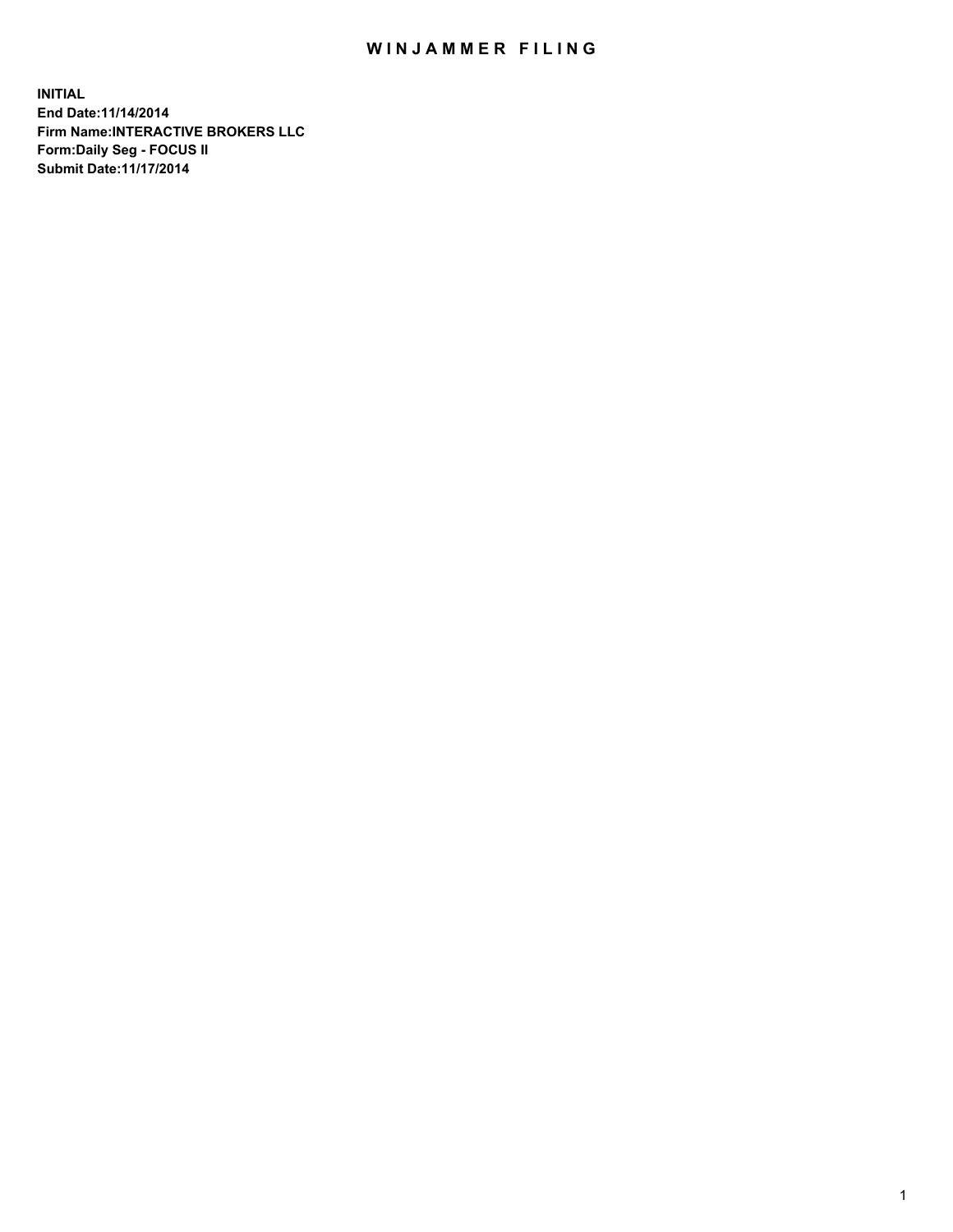## **INITIAL End Date:11/14/2014 Firm Name:INTERACTIVE BROKERS LLC Form:Daily Seg - FOCUS II Submit Date:11/17/2014 Daily Segregation - Cover Page**

| Name of Company<br><b>Contact Name</b><br><b>Contact Phone Number</b><br><b>Contact Email Address</b>                                                                                                                                                                                                                          | <b>INTERACTIVE BROKERS LLC</b><br><b>Michael Ellman</b><br>203-422-8926<br>mellman@interactivebrokers.co<br>$\underline{\mathbf{m}}$ |
|--------------------------------------------------------------------------------------------------------------------------------------------------------------------------------------------------------------------------------------------------------------------------------------------------------------------------------|--------------------------------------------------------------------------------------------------------------------------------------|
| FCM's Customer Segregated Funds Residual Interest Target (choose one):<br>a. Minimum dollar amount: ; or<br>b. Minimum percentage of customer segregated funds required:% ; or<br>c. Dollar amount range between: and; or<br>d. Percentage range of customer segregated funds required between:% and%.                         | <u>0</u><br>0<br><u>155,000,000 245,000,000</u><br>00                                                                                |
| FCM's Customer Secured Amount Funds Residual Interest Target (choose one):<br>a. Minimum dollar amount: ; or<br>b. Minimum percentage of customer secured funds required:% ; or<br>c. Dollar amount range between: and; or<br>d. Percentage range of customer secured funds required between:% and%.                           | <u>0</u><br>0<br>80,000,000 120,000,000<br>0 <sub>0</sub>                                                                            |
| FCM's Cleared Swaps Customer Collateral Residual Interest Target (choose one):<br>a. Minimum dollar amount: ; or<br>b. Minimum percentage of cleared swaps customer collateral required:% ; or<br>c. Dollar amount range between: and; or<br>d. Percentage range of cleared swaps customer collateral required between:% and%. | $\overline{\mathbf{0}}$<br>0<br>0 <sub>0</sub><br>0 <sub>0</sub>                                                                     |
| Current ANC:on<br><b>Broker Dealer Minimum</b><br>Debit/Deficit - CustomersCurrent AmountGross Amount<br>Domestic Debit/Deficit<br>Foreign Debit/Deficit                                                                                                                                                                       | 2,584,524,566 14-NOV-2014<br>383,089,819<br>5,371,229<br>4,738,8470                                                                  |
| Debit/Deficit - Non CustomersCurrent AmountGross Amount<br>Domestic Debit/Deficit<br>Foreign Debit/Deficit<br>Proprietary Profit/Loss<br>Domestic Profit/Loss<br>Foreign Profit/Loss                                                                                                                                           | 0 <sub>0</sub><br>0 <sub>0</sub><br><u>0</u><br>$\underline{\mathbf{0}}$                                                             |
| Proprietary Open Trade Equity<br>Domestic OTE<br>Foreign OTE<br><b>SPAN</b><br><b>Customer SPAN Calculation</b><br>Non-Customer SPAN Calcualation                                                                                                                                                                              | <u>0</u><br><u>0</u><br>1,114,601,461<br>33,242,586                                                                                  |
| <b>Proprietary Capital Charges</b><br>Minimum Dollar Amount Requirement<br>Other NFA Dollar Amount Requirement                                                                                                                                                                                                                 | <u>0</u><br>20,000,000 [7465]<br>21,455,282 [7475]                                                                                   |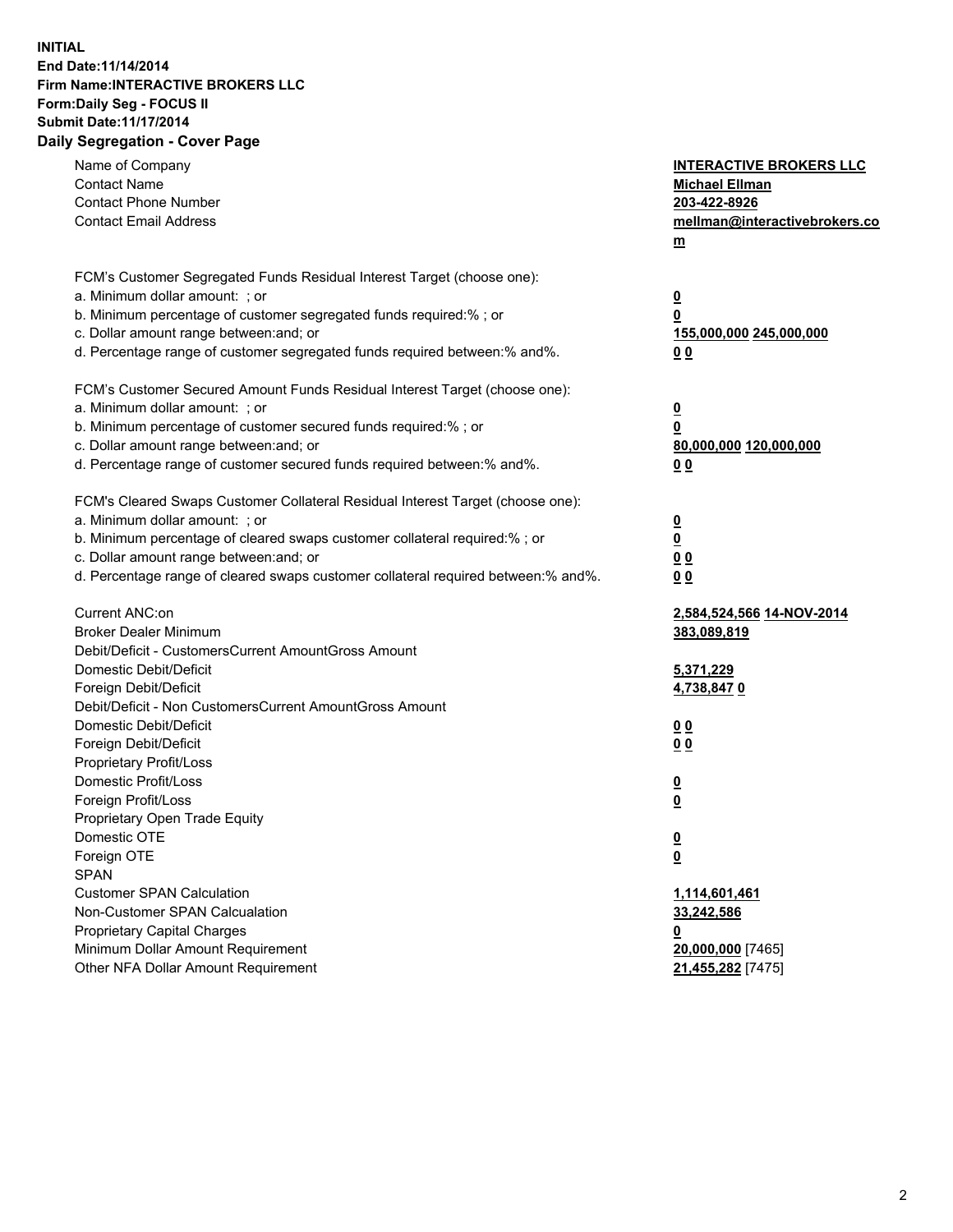## **INITIAL End Date:11/14/2014 Firm Name:INTERACTIVE BROKERS LLC Form:Daily Seg - FOCUS II Submit Date:11/17/2014 Daily Segregation - Secured Amounts**

|     | <b>Dany Ocgregation - Occarea Amounts</b>                                                                  |                                                       |
|-----|------------------------------------------------------------------------------------------------------------|-------------------------------------------------------|
|     | Foreign Futures and Foreign Options Secured Amounts                                                        |                                                       |
|     | Amount required to be set aside pursuant to law, rule or regulation of a foreign                           | $0$ [7305]                                            |
|     | government or a rule of a self-regulatory organization authorized thereunder                               |                                                       |
| 1.  | Net ledger balance - Foreign Futures and Foreign Option Trading - All Customers                            |                                                       |
|     | A. Cash                                                                                                    | 308,621,263 [7315]                                    |
|     | B. Securities (at market)                                                                                  | 0 [7317]                                              |
| 2.  | Net unrealized profit (loss) in open futures contracts traded on a foreign board of trade                  | 9,321,620 [7325]                                      |
| 3.  | Exchange traded options                                                                                    |                                                       |
|     | a. Market value of open option contracts purchased on a foreign board of trade                             | 502,481 [7335]                                        |
|     | b. Market value of open contracts granted (sold) on a foreign board of trade                               | -467,628 [7337]                                       |
| 4.  | Net equity (deficit) (add lines 1.2. and 3.)                                                               | 317,977,736 [7345]                                    |
| 5.  | Account liquidating to a deficit and account with a debit balances - gross amount                          | 4,738,847 [7351]                                      |
|     | Less: amount offset by customer owned securities                                                           | 0 [7352] 4,738,847 [7354]                             |
| 6.  | Amount required to be set aside as the secured amount - Net Liquidating Equity                             | 322,716,583 [7355]                                    |
|     | Method (add lines 4 and 5)                                                                                 |                                                       |
| 7.  | Greater of amount required to be set aside pursuant to foreign jurisdiction (above) or line                | 322,716,583 [7360]                                    |
|     | 6.                                                                                                         |                                                       |
|     | FUNDS DEPOSITED IN SEPARATE REGULATION 30.7 ACCOUNTS                                                       |                                                       |
| 1.  | Cash in banks                                                                                              |                                                       |
|     | A. Banks located in the United States                                                                      | 342,792,306 [7500]                                    |
|     | B. Other banks qualified under Regulation 30.7                                                             | 0 [7520] 342,792,306 [7530]                           |
| 2.  | Securities                                                                                                 |                                                       |
|     | A. In safekeeping with banks located in the United States                                                  | $0$ [7540]                                            |
|     | B. In safekeeping with other banks qualified under Regulation 30.7                                         | 0 [7560] 0 [7570]                                     |
| 3.  | Equities with registered futures commission merchants                                                      |                                                       |
|     | A. Cash                                                                                                    | $0$ [7580]                                            |
|     | <b>B.</b> Securities                                                                                       | $0$ [7590]                                            |
|     | C. Unrealized gain (loss) on open futures contracts                                                        | $0$ [7600]                                            |
|     | D. Value of long option contracts                                                                          | $0$ [7610]                                            |
|     | E. Value of short option contracts                                                                         | 0 [7615] 0 [7620]                                     |
| 4.  | Amounts held by clearing organizations of foreign boards of trade                                          |                                                       |
|     | A. Cash                                                                                                    | $0$ [7640]                                            |
|     | <b>B.</b> Securities                                                                                       | $0$ [7650]                                            |
|     | C. Amount due to (from) clearing organization - daily variation                                            | $0$ [7660]                                            |
|     | D. Value of long option contracts                                                                          | $0$ [7670]                                            |
|     | E. Value of short option contracts                                                                         | 0 [7675] 0 [7680]                                     |
| 5.  | Amounts held by members of foreign boards of trade                                                         |                                                       |
|     | A. Cash                                                                                                    | 78,749,241 [7700]                                     |
|     | <b>B.</b> Securities                                                                                       | $0$ [7710]                                            |
|     | C. Unrealized gain (loss) on open futures contracts                                                        | 2,976,926 [7720]                                      |
|     | D. Value of long option contracts                                                                          | 502,463 [7730]                                        |
|     | E. Value of short option contracts                                                                         | <mark>-467,613</mark> [7735] <b>81,761,017</b> [7740] |
| 6.  | Amounts with other depositories designated by a foreign board of trade                                     | $0$ [7760]                                            |
| 7.  | Segregated funds on hand                                                                                   | $0$ [7765]                                            |
| 8.  | Total funds in separate section 30.7 accounts                                                              | 424,553,323 [7770]                                    |
| 9.  | Excess (deficiency) Set Aside for Secured Amount (subtract line 7 Secured Statement<br>Page 1 from Line 8) | 101,836,740 [7380]                                    |
| 10. | Management Target Amount for Excess funds in separate section 30.7 accounts                                | 80,000,000 [7780]                                     |
| 11. | Excess (deficiency) funds in separate 30.7 accounts over (under) Management Target                         | 21,836,740 [7785]                                     |
|     |                                                                                                            |                                                       |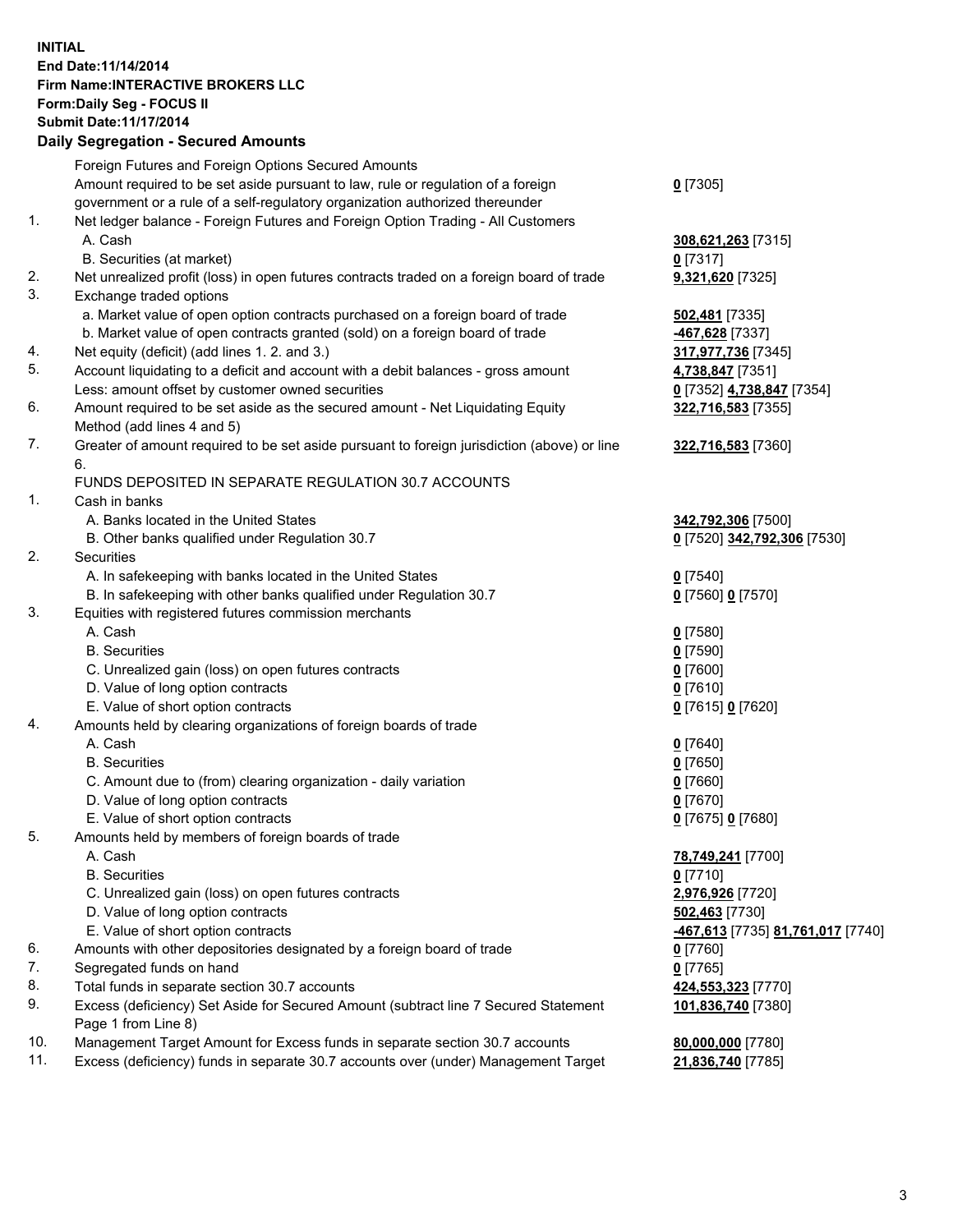**INITIAL End Date:11/14/2014 Firm Name:INTERACTIVE BROKERS LLC Form:Daily Seg - FOCUS II Submit Date:11/17/2014 Daily Segregation - Segregation Statement** SEGREGATION REQUIREMENTS(Section 4d(2) of the CEAct) 1. Net ledger balance A. Cash **2,355,309,907** [7010] B. Securities (at market) **0** [7020] 2. Net unrealized profit (loss) in open futures contracts traded on a contract market **-39,131,381** [7030] 3. Exchange traded options A. Add market value of open option contracts purchased on a contract market **126,750,674** [7032] B. Deduct market value of open option contracts granted (sold) on a contract market **-193,941,567** [7033] 4. Net equity (deficit) (add lines 1, 2 and 3) **2,248,987,633** [7040] 5. Accounts liquidating to a deficit and accounts with debit balances - gross amount **5,371,229** [7045] Less: amount offset by customer securities **0** [7047] **5,371,229** [7050] 6. Amount required to be segregated (add lines 4 and 5) **2,254,358,862** [7060] FUNDS IN SEGREGATED ACCOUNTS 7. Deposited in segregated funds bank accounts A. Cash **367,877,488** [7070] B. Securities representing investments of customers' funds (at market) **1,191,101,022** [7080] C. Securities held for particular customers or option customers in lieu of cash (at market) **0** [7090] 8. Margins on deposit with derivatives clearing organizations of contract markets A. Cash **11,464,728** [7100] B. Securities representing investments of customers' funds (at market) **79,530,145** [7110] C. Securities held for particular customers or option customers in lieu of cash (at market) **0** [7120] 9. Net settlement from (to) derivatives clearing organizations of contract markets **2,051,014** [7130] 10. Exchange traded options A. Value of open long option contracts **711,422** [7132] B. Value of open short option contracts **-6,701,278** [7133] 11. Net equities with other FCMs A. Net liquidating equity **-59,530,417** [7140] B. Securities representing investments of customers' funds (at market) **869,971,329** [7160] C. Securities held for particular customers or option customers in lieu of cash (at market) **0** [7170] 12. Segregated funds on hand **0** [7150] 13. Total amount in segregation (add lines 7 through 12) **2,456,475,453** [7180] 14. Excess (deficiency) funds in segregation (subtract line 6 from line 13) **202,116,591** [7190] 15. Management Target Amount for Excess funds in segregation **155,000,000** [7194]

16. Excess (deficiency) funds in segregation over (under) Management Target Amount Excess

**47,116,591** [7198]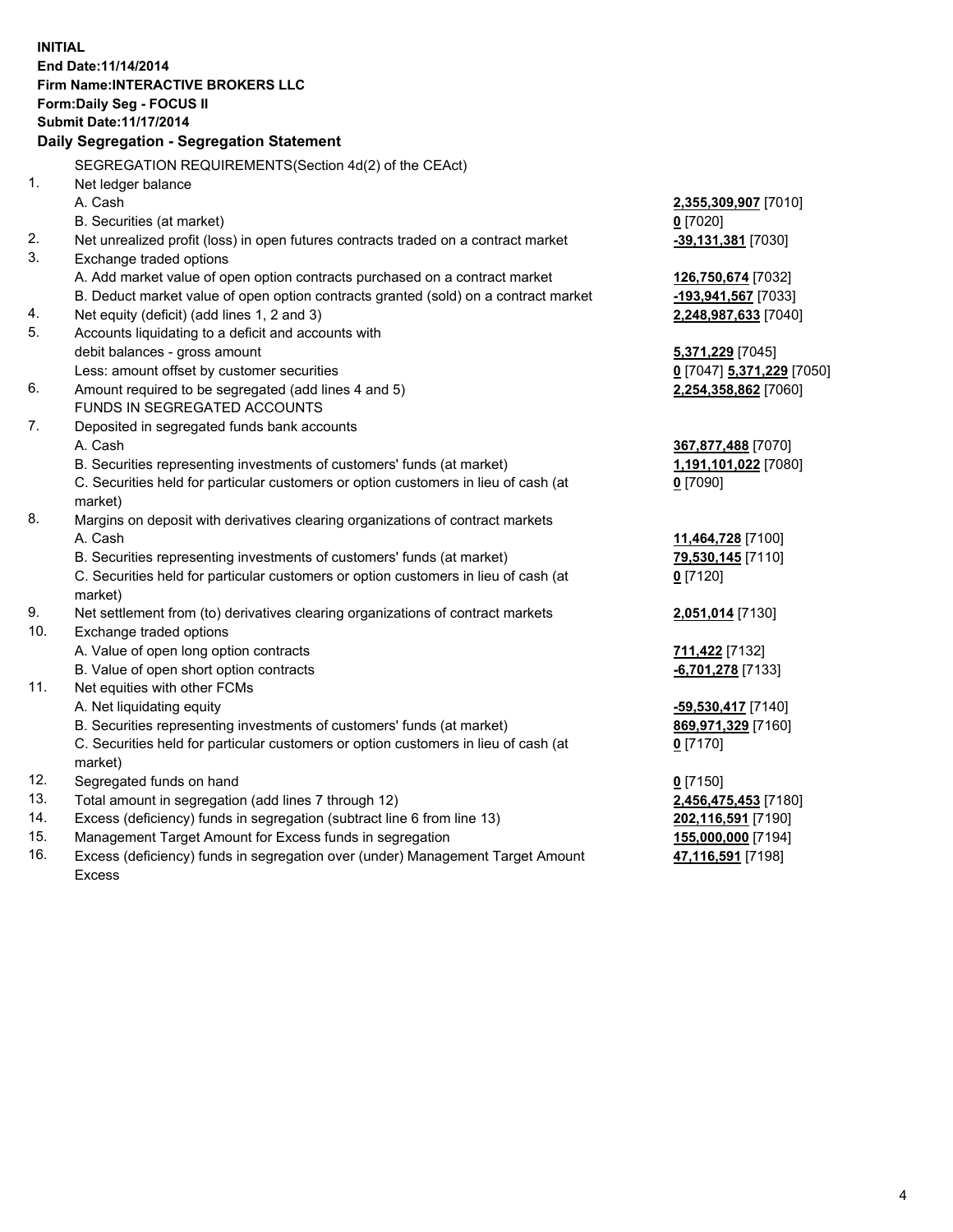## **INITIAL End Date:11/14/2014 Firm Name:INTERACTIVE BROKERS LLC Form:Daily Seg - FOCUS II Submit Date:11/17/2014 Daily Segregation - Supplemental**

| $\blacksquare$           | Total gross margin deficiencies - Segregated Funds Origin                                                                        | 1,641,544 [9100] |
|--------------------------|----------------------------------------------------------------------------------------------------------------------------------|------------------|
| $\overline{\phantom{a}}$ | Total gross margin deficiencies - Secured Funds Origin                                                                           | 343,370 [9101]   |
| $\blacksquare$           | Total gross margin deficiencies - Cleared Swaps Customer Collateral Funds Origin                                                 | $0$ [9102]       |
| $\blacksquare$           | Total gross margin deficiencies - Noncustomer and Proprietary Accounts Origin                                                    | $0$ [9103]       |
| $\sim$                   | Total number of accounts contributing to total gross margin deficiencies - Segregated<br>Funds Origin                            | 19 [9104]        |
| $\blacksquare$           | Total number of accounts contributing to total gross margin deficiencies - Secured<br>Funds Origin                               | 4 [9105]         |
| $\blacksquare$           | Total number of accounts contributing to the total gross margin deficiencies - Cleared<br>Swaps Customer Collateral Funds Origin | $0$ [9106]       |
| $\blacksquare$           | Total number of accounts contributing to the total gross margin deficiencies -<br>Noncustomer and Proprietary Accounts Origin    | $0$ [9107]       |
| $\overline{\phantom{a}}$ | Upload a copy of the firm's daily margin report the FCM uses to issue margin calls<br>which corresponds with the reporting date. |                  |

11.14.2014 Commodity Margin Deficiency Report.xls